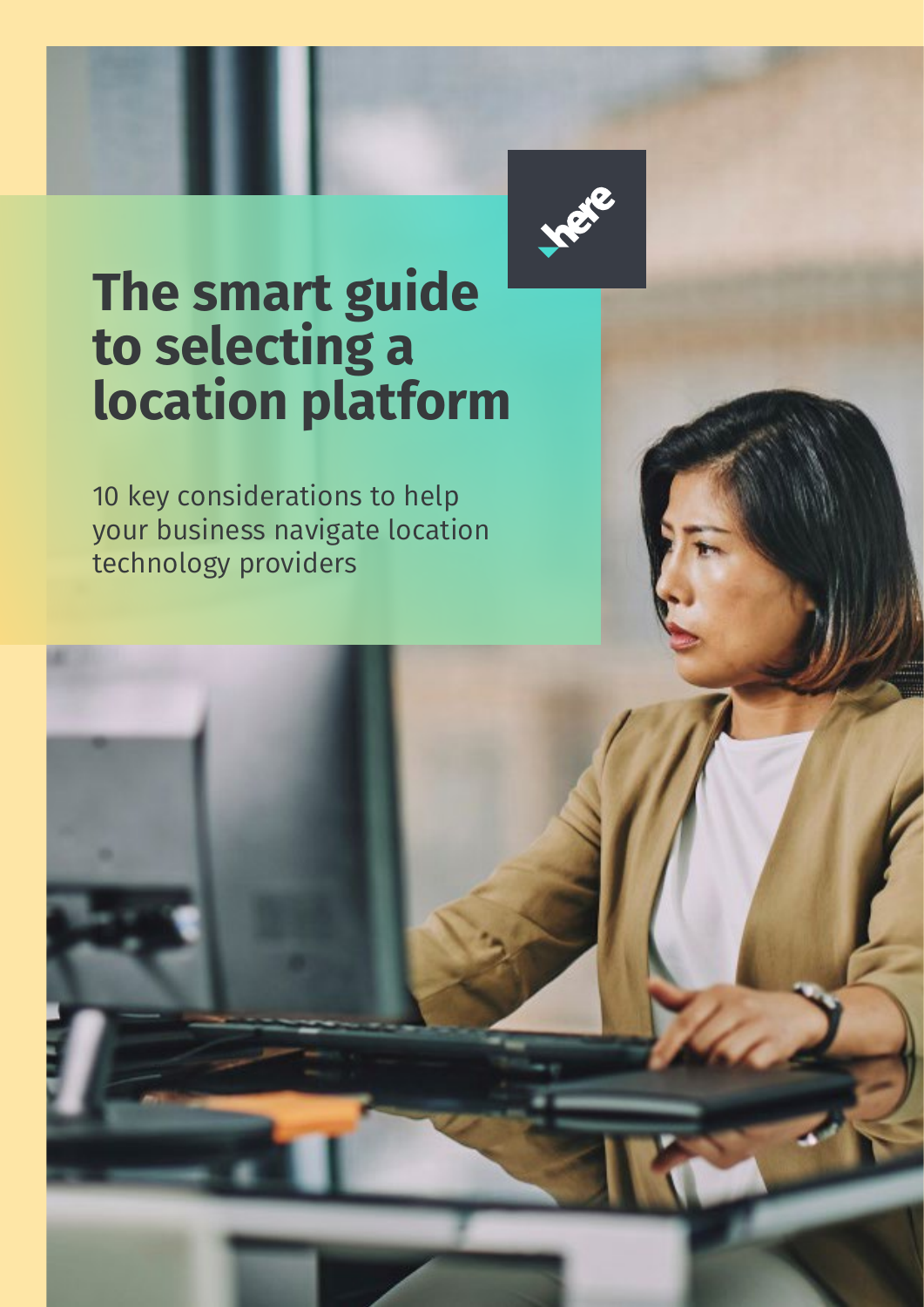# **What can you** expect to get from this guide?

If you are searching for ways to improve business outcomes by infusing your operations with location intelligence, it's easy to get lost.

Perhaps you're trying to understand what data, tools and services are the right fit for your company, or which vendors will help you differentiate your products and accelerate your time to market. And, all the while, total cost is a constant concern.

These considerations are important, along with the dozens of questions you might have around implementation barriers

for location technology, application and cloud platform integration, data accuracy and regulatory compliance.

With the right knowledge, you can avoid solutions that don't scale, harm your data integrity or require skills your organization doesn't have.

This guide features ten areas every innovator and executive should consider before selecting a location solution.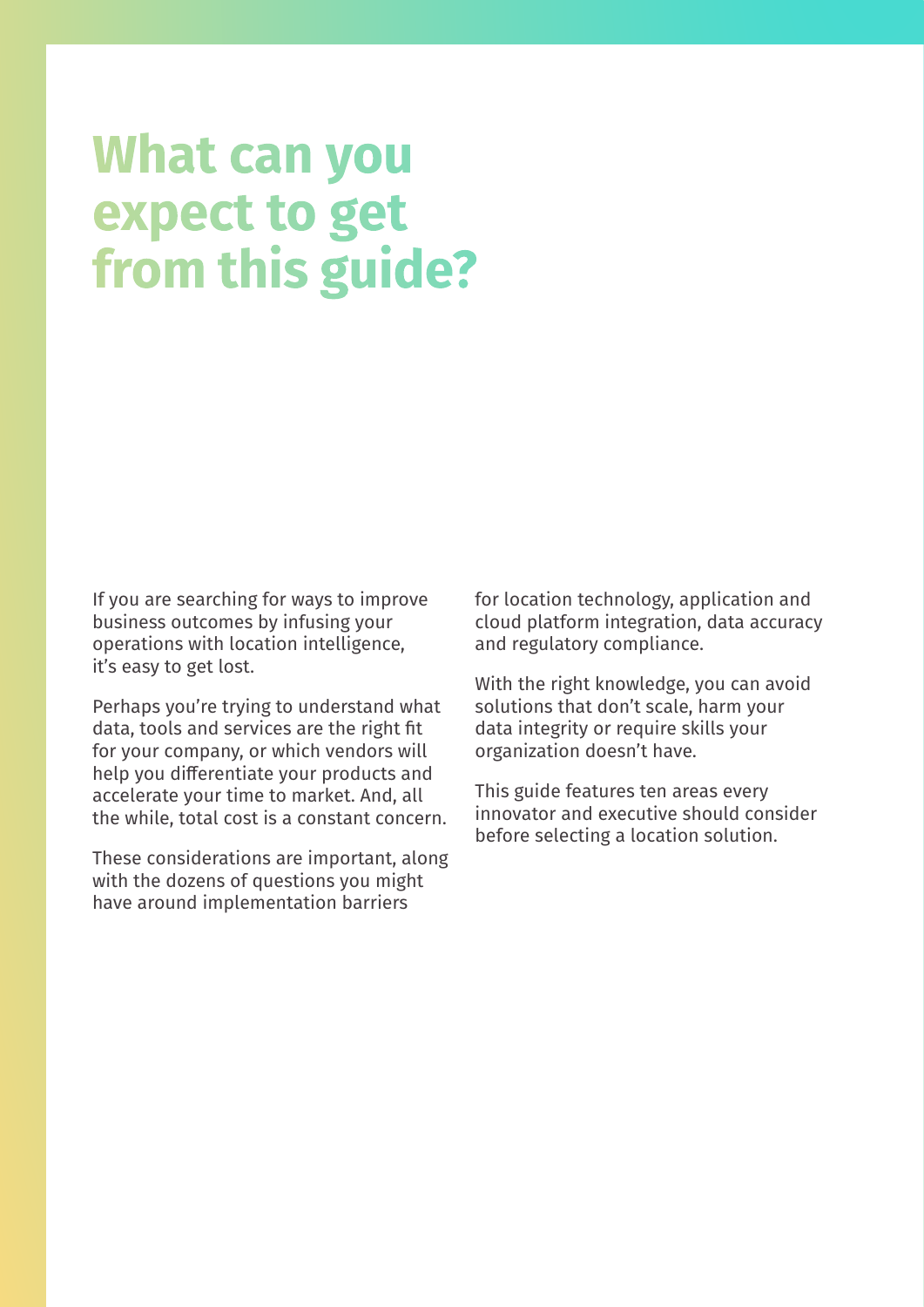#### **Assess your needs for location intelligence**

Many organizations respond to problems and drive short-term ROI by focusing their investments and resources on mature technologies such as cloud, applications that automate tasks and analytics.

Understanding data has never been more important yet, for many, location data remains an untapped reservoir. Adding the context of location shines a spotlight on areas you couldn't see before, enabling process efficiencies, enhancing employee satisfaction and improving customer experiences. Location-based data and services can also be used to connect and supply context to disparate data sets and tackle common business challenges.

Depending on the industry and the business problem at hand, a location technology platform needs to give access to the right level of tools for data or service consumption.

There are a tremendous number of potential use cases for location data. First, you must determine which business challenges you're looking to solve. If you're still experimenting with location data, focus on established use cases.

A fundamental objective of a location technology platform is to "shift right" the focus of customers. This means when you solve location-related problems, you unlock new insights that allow you to overcome larger business problems down the line.

#### **Location technology can address a wide range of pressing business challenges, including:**



**Reducing the risk of a data privacy breach for users when sharing location data**



**Creating richer customer experiences**



**Improving operational efficiency**



**Enhancing business models through cloud platform capabilities**



**Breaking down data silos**



**Improving data quality**



**Accelerating innovation and development of location-centric products**



**Gaining actionable insights from your data**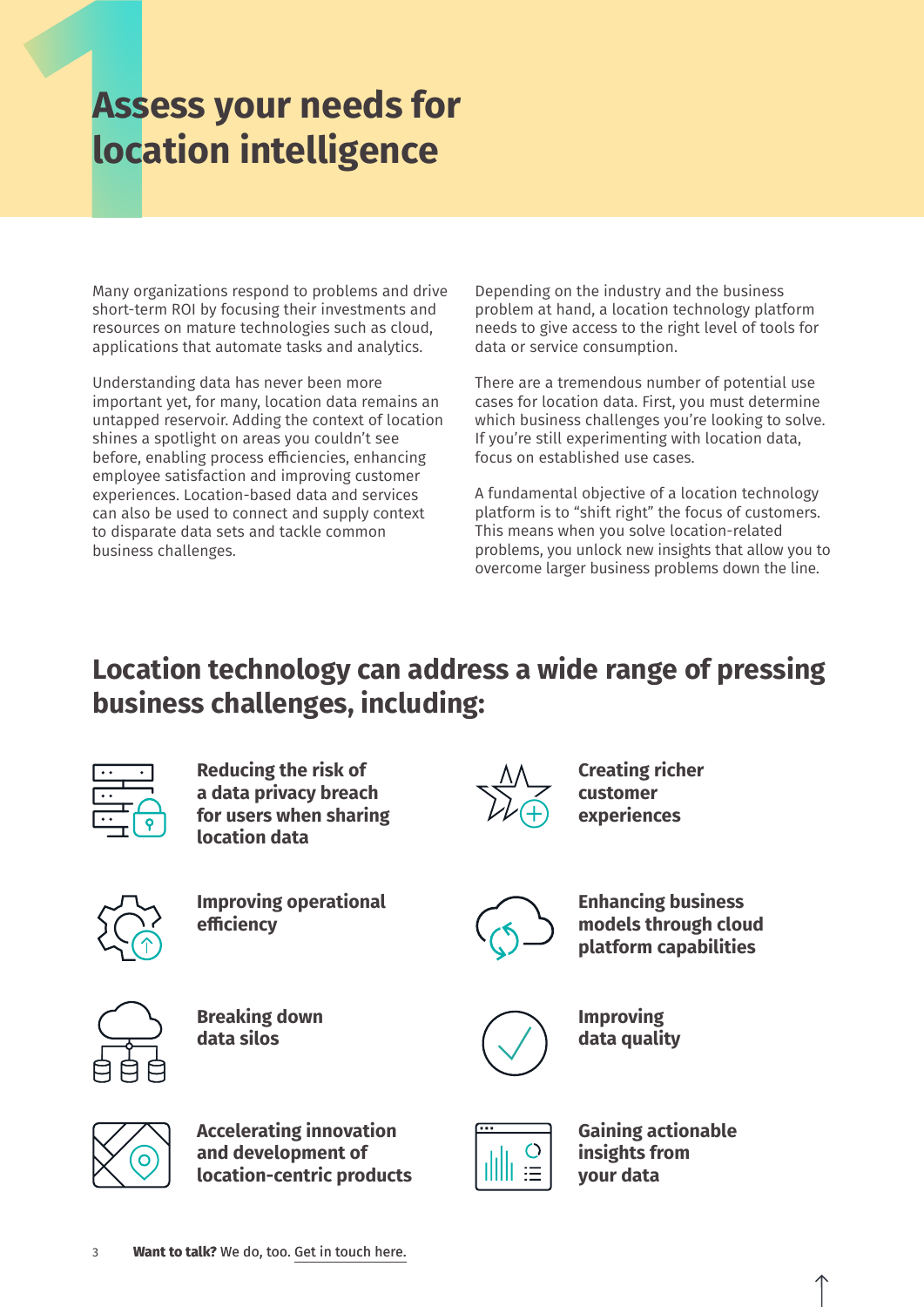### **Completeness, flexibility and scalability**

Taking location intelligence to the next level requires increasing both the volume of data and the types of tools that you have available for data analysis. But, sourcing accurate and up-todate location data with enough depth, detail and geographical coverage to scale can be difficult.

Buying teams need to carefully assess the completeness of the location data needed to enable a use case or meet the project requirements. For enterprises that want to differentiate their products and services, flexibility is needed for the design and deployment of maps, services and applications. A one-size-fits-all or a take-it-or-leave-it offering for software developers will not suffice. Instead, you must look for a platform that enables easy access to external data for users and allows maps, algorithms and services to be customized to fit specific business needs.

Last but not least, scalability is crucial. Why? Because scale is important for expanding the applicability and geographical reach of a product or service along with advanced analytics and machine learning.



"Our vendor provides a platform with scale that gives us access to new types of information that we can use to improve the weather forecast. The combined technologies of the platform and the GWC RoadWX, offers customers a solution that scales to meet their global requirements for accurate road weather forecast data."

Mark Flolid, CEO, Global Weather Corporation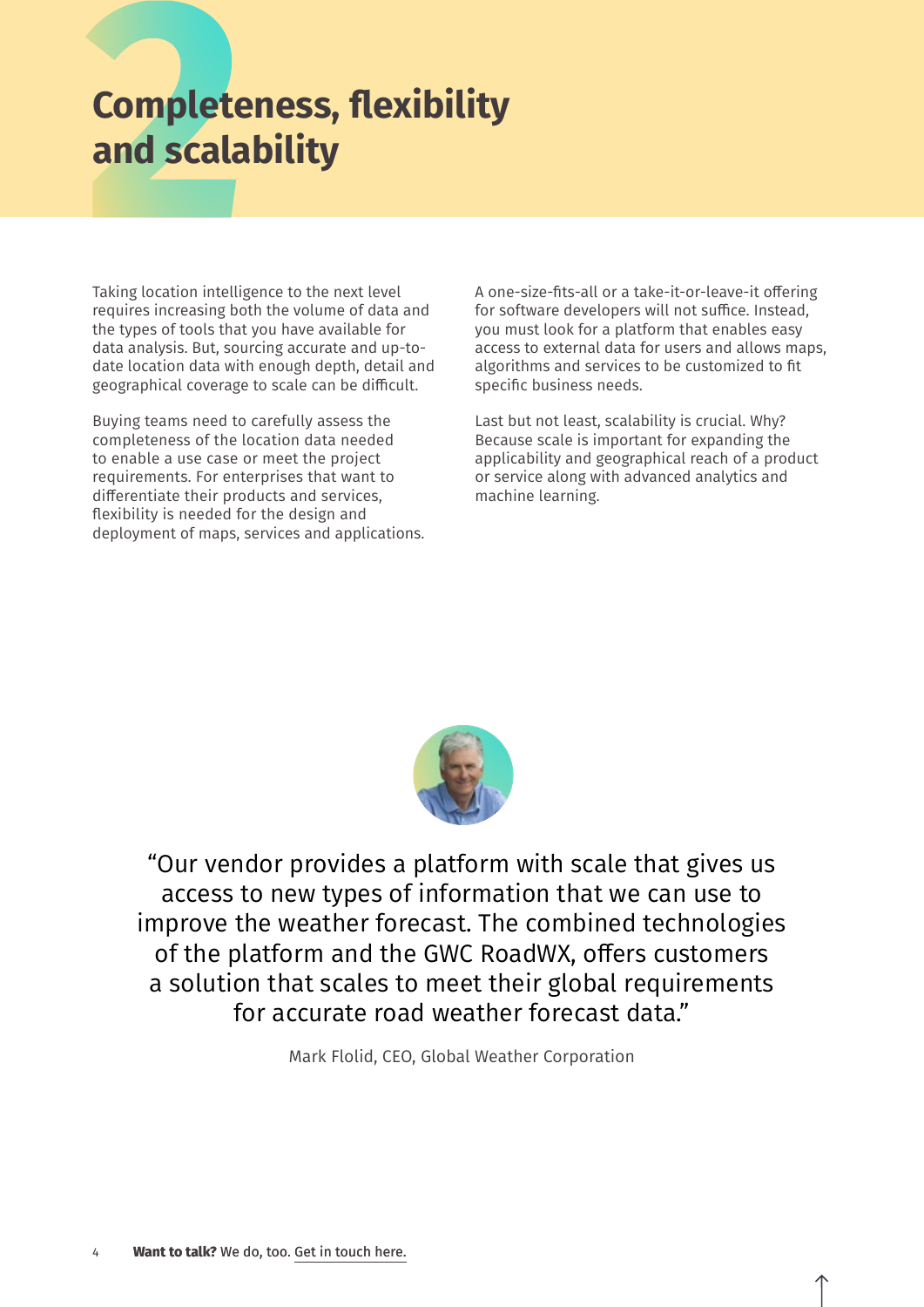# **Data and service quality**

Ensuring data quality is undeniably fundamental. Bad data leads to poor decision-making which can then diminish brand value and customer trust.

Gartner's Magic Quadrant customer reference survey shows that organizations estimate the average cost of poor data quality at \$12.9 million every year. This number is likely to rise as business environments become increasingly digitized and complex. As data quality is seen as a mandatory aspect of every business, data quality solutions are in greater demand and are often embedded into critical business applications such as CRM and ERP.1

As organizations start to make sense of data from connected devices, the accuracy and reliability of location services is critical. Big data presents an opportunity, but only for organizations with the capacity to aggregate, understand and leverage it.

For location data in particular, the notion of quality is multi-dimensional. A few things to ponder:

- 1. How accurate is my location-centric data? Is this object on the map at the right location in reality? Does it possess sub-meter accuracy?
- 2. What variables, such as who, where, and when, need the most accurate information? How accurate is your current data? Does the data originate from a source you can trust?
- 3. What is the specification of the location-centric data sets? If location data is coded against a standard specification then it is more userfriendly. By using a good quality data set, users can bypass the issue of low accuracy and inconsistent coverage.
- 4. Events such as weather or traffic may impact the movement, behavior or functioning of a person or device over time. For this reason, it is important to assess how often the data is updated and if the location-based services meet enterprisegrade service level requirements.

86%

**86% of executive believe that within three years using external data will be a critical competency for any enterprise.**<sup>2</sup>

> 1 Gartner: Magic Quadrant for Data Quality Solutions, July 2020 2 IDC, Data as a Service Survey, 2019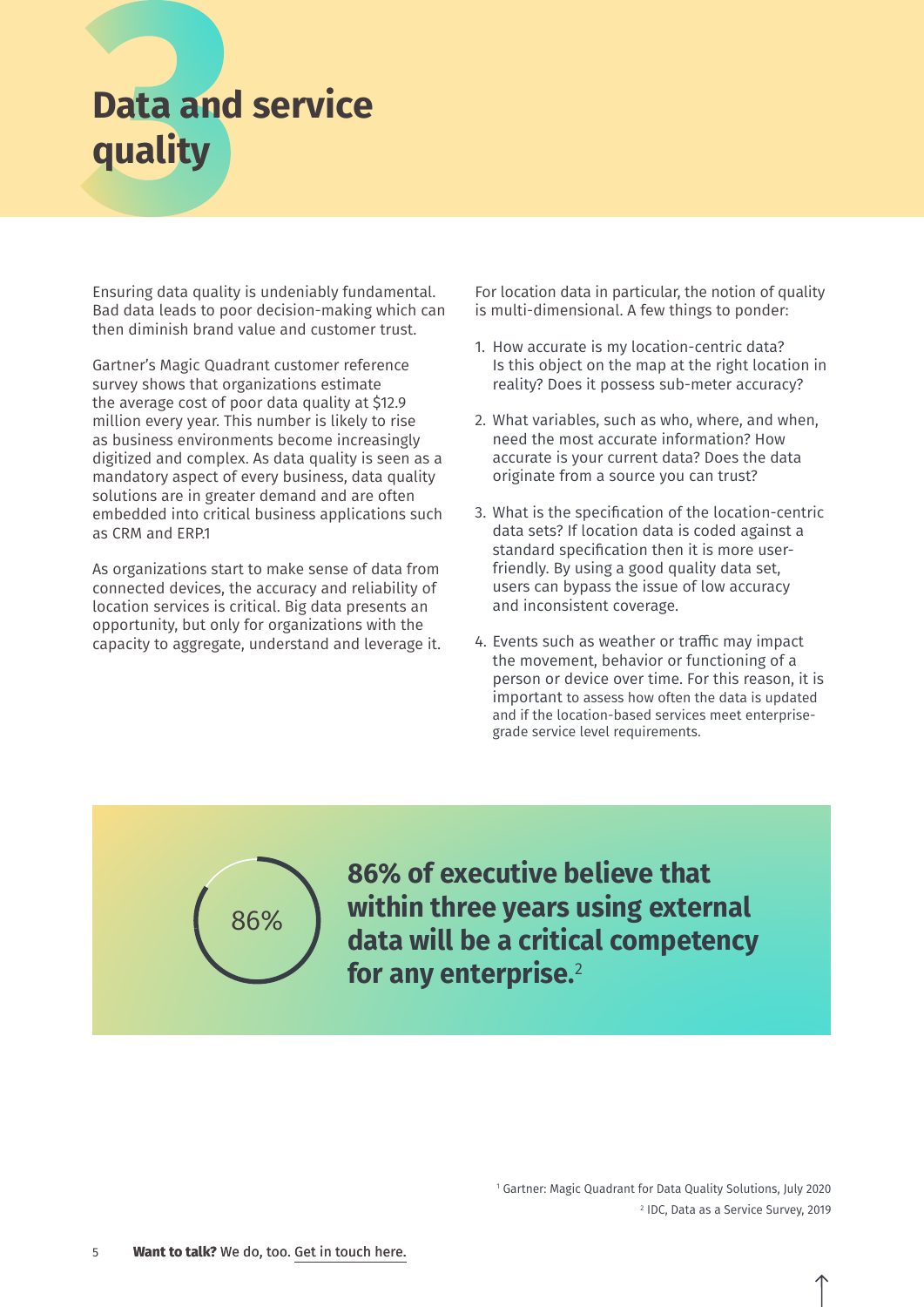### **Data privacy, security and compliance**

Ensuring data security, privacy and regulatory compliance is paramount, but how do you know that you're doing it effectively?

Regulatory compliance isn't only about GDPR and CCPA. Data sources and ecosystem partners are central to an organization's data governance. Location data should come from a vendor you trust and the data or services should meet legal and regulatory requirements.

Select a vendor that adheres to "privacy-bydesign" principles and proves that their data and services can be trusted. Capabilities such as anonymization, consent management, data privacy and risk quantification should be integral elements of any location platform offering.

For organizations that don't get it right, the consequences of privacy breaches go beyond monetary fines to reputation damage and a loss of customer trust.

**Vendors elevating their trust credentials can use this to differentiate. Give enterprises and consumers more control over their data, whether or not regulations require it. Transparency and simplicity are key – navigating data privacy should not be a labyrinth for customers.**<sup>3</sup>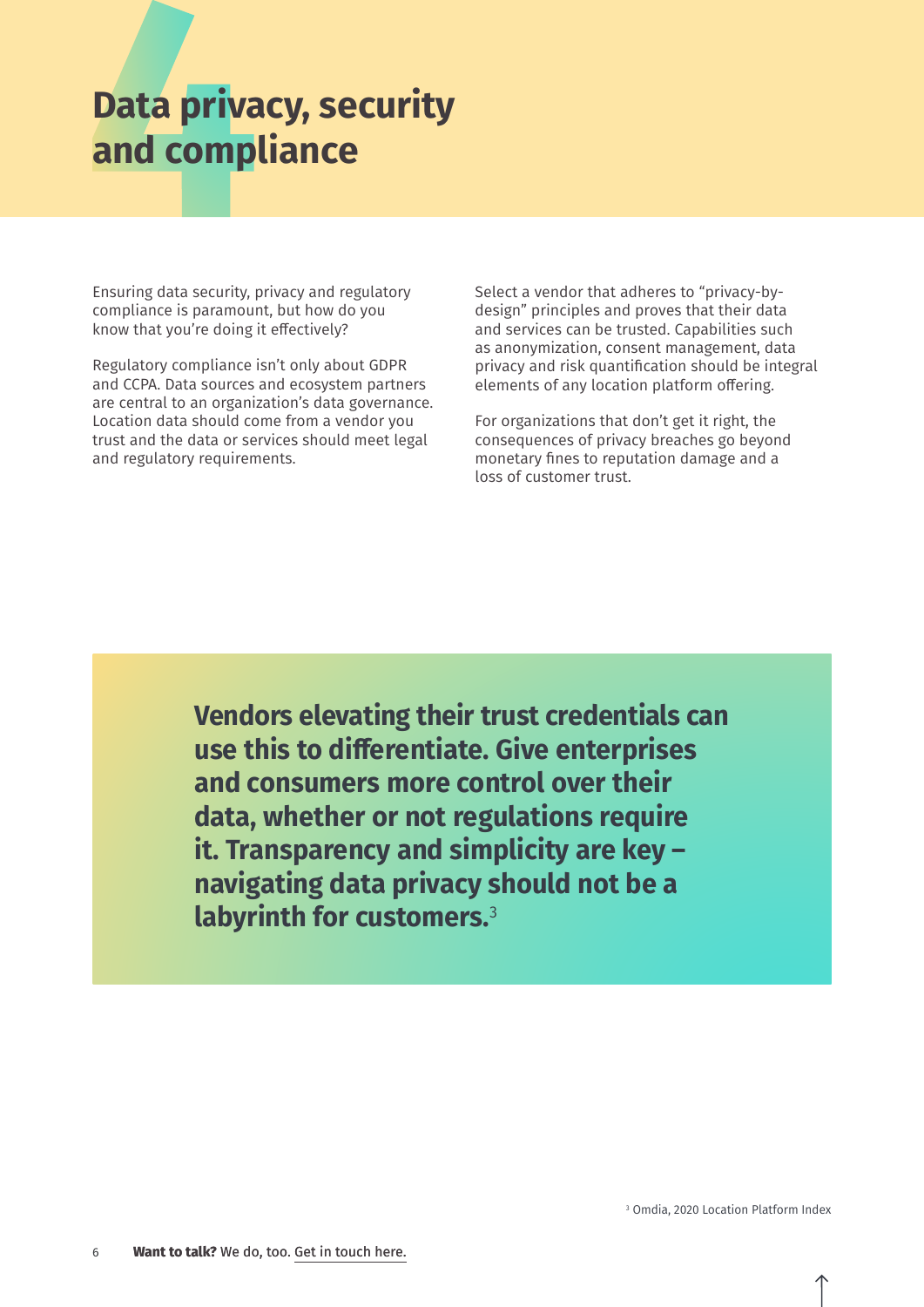#### **Data exchange and monetization through a marketplace**

As digital transformation fuels the demand for data across industries and ecosystems, business leaders are seizing the opportunity to commercialize or monetize their data. Conversely, for organizations that are seeking to acquire data to augment or enrich their own data sets, the breadth and depth of Data as a Service (DaaS) offerings have never been this vast.

Without a common denominator such as location, these data sets may lack contextual relevance and cannot easily be merged or mashed with other data. This is especially relevant for organizations where location is key.

Business leaders need to move quickly to form, or at least participate in, ecosystems to monetize their data. To begin, organizations need to establish the right tools, processes, architectures and governance to ensure quality, usability and IP management.

To save time, resources and investments, you can leverage the tools, capabilities and market reach of an already established location data-centric marketplace.



**In 2019, 51% of global data and analytics business decision-makers reported selling or sharing their data, up from 32% in 2016.**<sup>4</sup>

> 4 Forrester, Data Commercialization: A CIO's Guide To Taking Data To Market, March 2020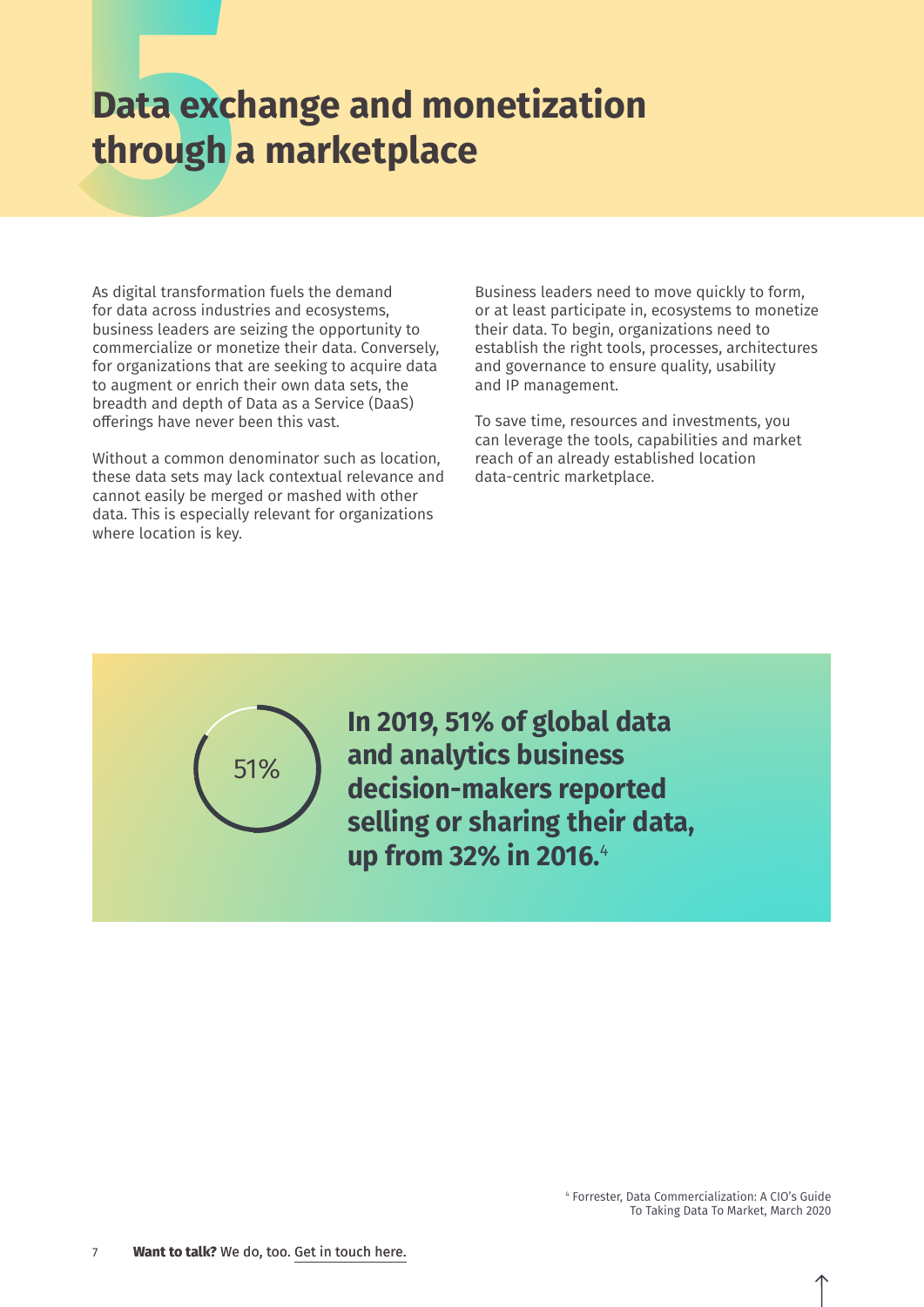### **Ease of use and deployment**

Usability is different for every company. Therefore, businesses should thoroughly assess their team's level of knowledge and expertise. Developers of all kinds – from novices to experts – require different solutions for success.

Businesses should aim to use a location platform that can solve their specific location challenges easily and provide the collaboration tools required to help facilitate processes, streamline workflows and improve user performance.

A platform's ease of use wouldn't be complete without considering its availability to open source components such as Python, Apache Spark, Jupyter notebooks and more. The advantages with open source components are undisputable; from lower costs, to access, to innovation and a culture of collaboration. But perhaps one of the most important benefits is extensive customization. Through open sourced software, developers can easily customize the software, add extra functionalities or remove unnecessary parts to meet specific business requirements.



"The infrastructure provided through the location platform is a big part of the value we deliver as a partner. The platform saved us a lot of time, effort and resources we'd otherwise have to expend developing everything ourselves.

On the security side, things like the integrity of the data and the monitoring of the computational resources, are definitely not our core competence. We depend on our partner for that."

Predrag Pucar, CEO, NIRA Dynamics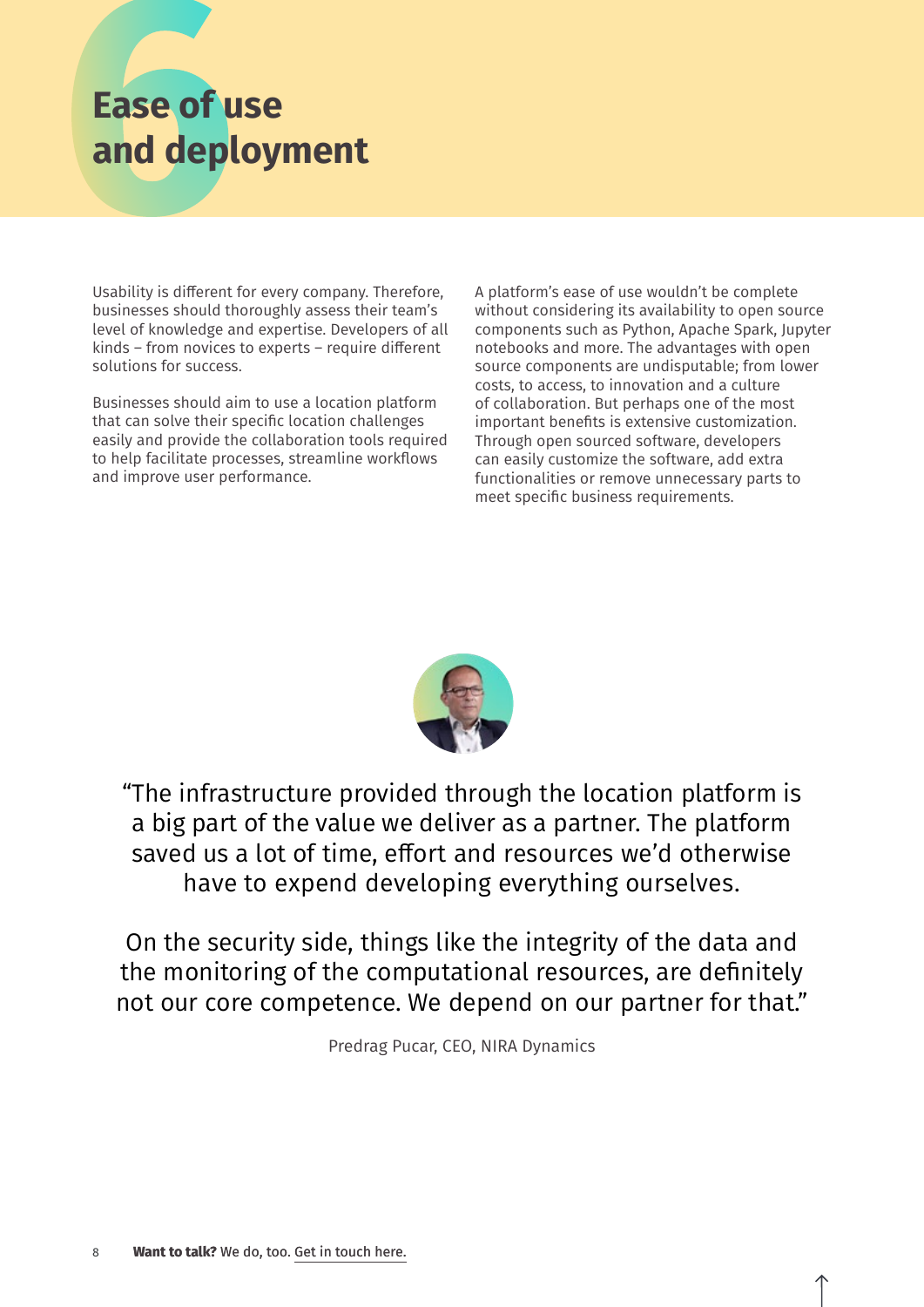### **Total cost of ownership**

When it comes to location technology platforms, there are many ways to reduce your total cost of ownership. Streamlining your development efforts is one of the most impactful ways to reduce costs.

Most current development approaches are fragmented and time consuming and customers need multiple vendors to get what they need. Accessing diverse data sets and services through one unified platform can reduce the application's development costs significantly.

Examples of location-centric capabilities in this context include data enrichment, development, mapping, data analytics, data visualization, service and application creation, monetization, data privacy and security.

The total cost of ownership can also be kept in check when teams continuously work with open source tools and components within the location platform. Examples include open source programming languages (e.g. Python), notebooks (e.g. Jupyter), data management platforms (e.g. Apache Spark) and frameworks (e.g. SparkML).

Another option is the monetization of data and services. Many businesses are shifting from a "build from scratch" to an "off the shelf" mentality when analyzing revenue margins and looking to minimizing development costs.



**By 2023, 70% of G2000 companies will have metrics in place to evaluate value realized from data, enabling them to optimize internal resource allocation decisions across the enterprise.**<sup>5</sup>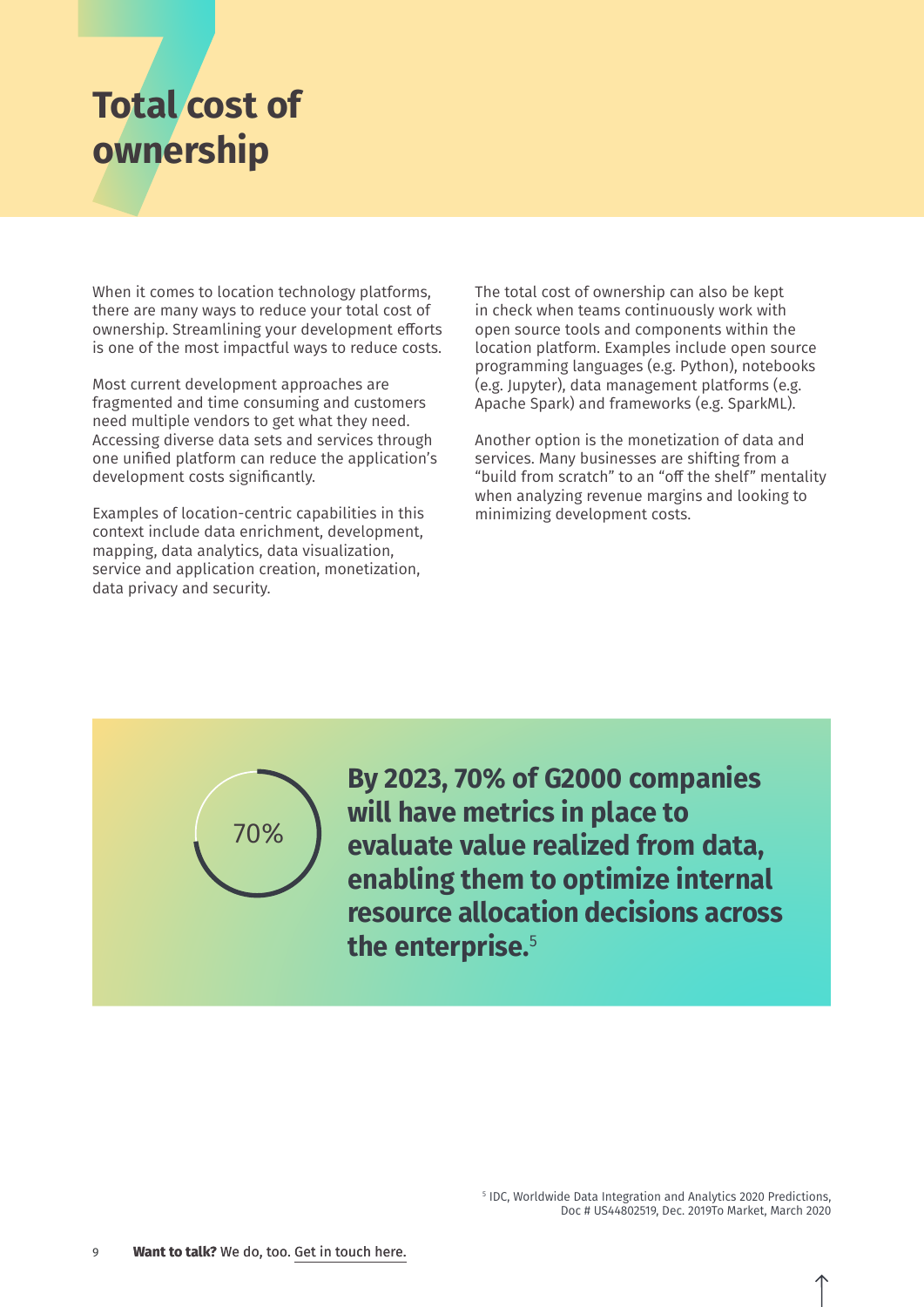## **Talent, skills and expertise**

Because location data is useful across a broad range of use cases, your stakeholders may include a wide scope of users.

The amount of talent and expertise across your organization may vary, so assessing your internal users and tools can help guide you to a platform that meets your needs.

A quality location platform should provide tools and self-service features that cater to different levels of technical and location expertise.

A location platform needs to enable the launch of location-based data products and services in months — not years — without location experts. All the while, it must provide access to training, user guides and other resources so new users can be onboarded fast.

Even with many of the necessary skills in-house, the coordination of the entire ecosystem is still a complex operation, which is why organizations increasingly rely on technology partnerships.



"We can't work as separate businesses. We have to leverage each other's knowledge and data because telematics data by itself means nothing.

> With location context, we can deliver value, and that's why we partner."

> > Ivan Shornikov, CEO, Raxel Telematics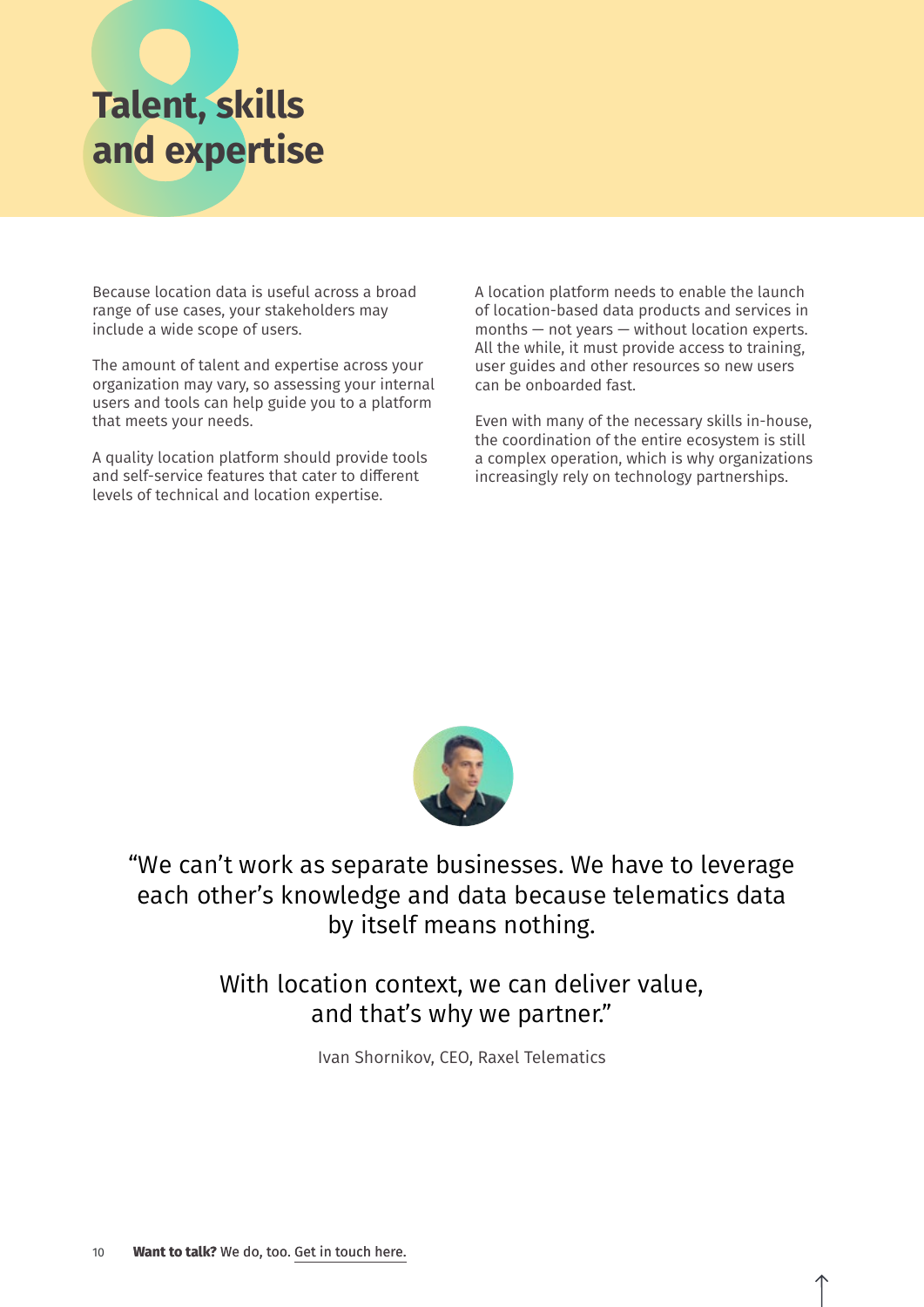### **Cloud, Multi-Cloud, Hybrid and On-Premise**

Each industry has vastly different needs from an architectural solution perspective, therefore a location platform that enables a simplified and speedy deployment of applications is an important proposition.

Enterprises have almost entirely embraced multi-cloud, with 93% of enterprises deploying a multi-cloud strategy today, of which 87% of enterprises taking a hybrid approach, combining the use of both public and private clouds.<sup>6</sup>

By choosing multiple cloud providers, you can take advantage of the best parts of each providers' services, mixing and matching to suit your needs. Multi-cloud may be ideal for multinational organizations that have different regional needs.

While most location-based services are provided from the public cloud, there are several reasons why enterprises would want to use an on-premise deployment. The principal motives are data security, regulatory compliance, cost containment and assured performance.

While on-premise may have additional hardware and software requirements, it's ideal for use cases such as geocoding and reverse geocoding. On-premise or hybrid clouds can address the needs of enterprises in multiple sectors, helping to improve customer experiences and protect valuable assets.

To maximize the benefits of a location platform, be sure to evaluate your current architecture and prioritize the features that are most important.



"The location intelligence that we receive from our vendor is really powerful for us.

In combination with the data that we derive from our own services, as well as other data from other partners in the ecosystem, we can deliver a higher level of service, a higher level of insight, and a higher level of impact to our customers."

Michael Phillippi, VP of Technology at Lytx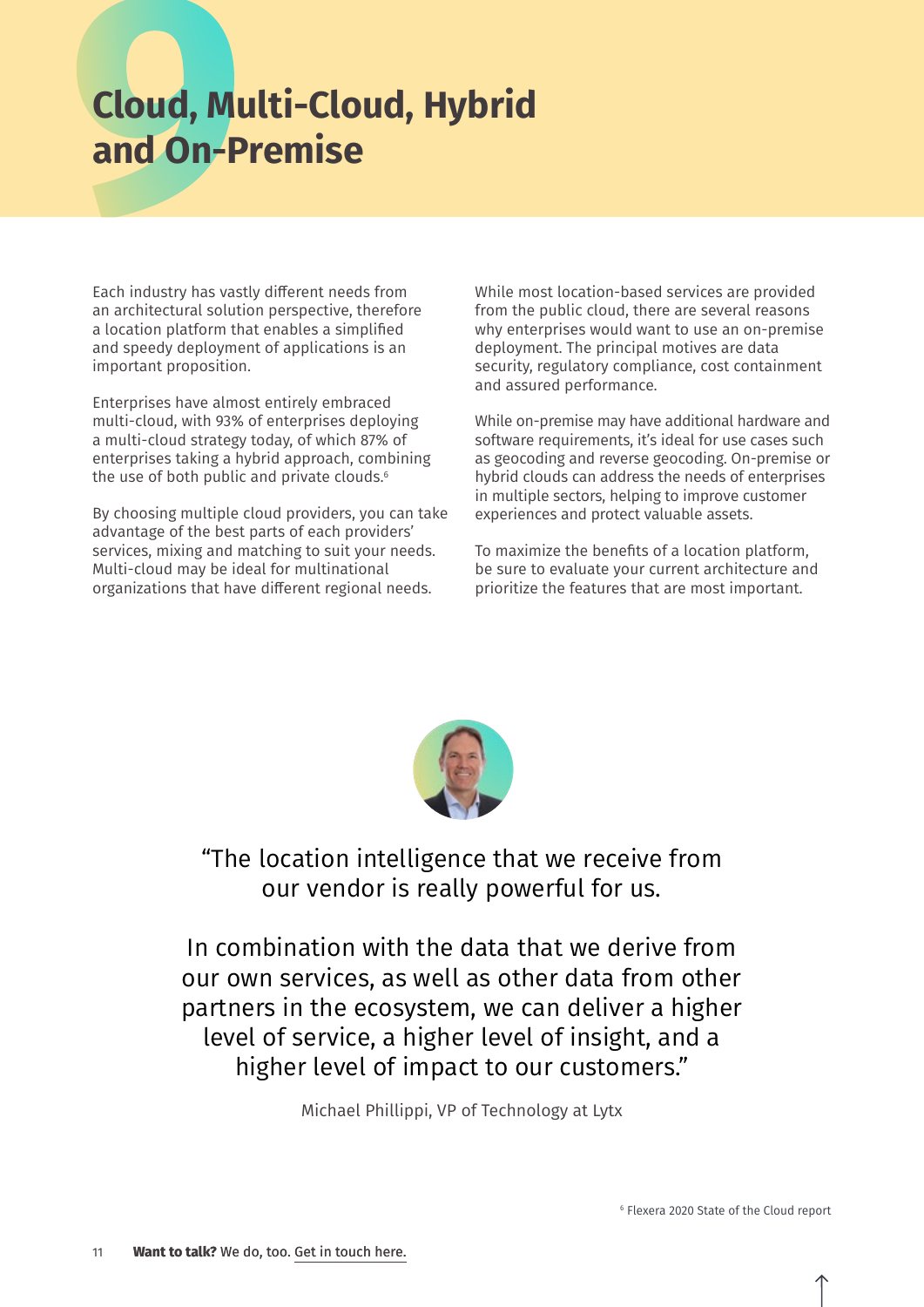#### **Performance and service-level agreements (SLA)**

When we talk about cloud performance it's crucial to determine the platform SLAs. Not all providers are equal and performance may depend on a business' unique needs and geographic regions of interest. This makes certain players more attractive when they provide data centers strategically positioned in key regions while assuring low latency levels. It becomes crucial for those customers developing critical applications in need to minimize risks associated with delays in data transfer and speed of performance for last mile.

Ideally, a location platform should leverage a global infrastructure to allow widespread deployment, especially when serving international customers.

A customer should be able to choose their "high performant" features, as well as create flexible configurations. Depending on the SLA, flexible configurations could range from acceptable to high performant levels, such as 99.9%. This means different SLAs should be offered for different application needs at various costs.

For example, for emergency services or driver safety applications the continuous availability of services is critical, followed by the need for high performance services. A travel application, on the other hand, that provides travelers with an enhanced sightseeing experience would benefit from reduced costs associated with a more standard SLA.

#### **SLAs with any location platform should contain 5 major components:**

#### **Service access and availability**

Usually uptime as a percentage 99.9%

#### **Response time**

How quickly information can be retrieved from the platform, read and query SLA equates to 99.5% standard and 99.9% premium

#### **Service capacity**

Clear guidelines on how the services are able to scale globally to meet the need of the customer's business standard 98.5%, premium 99.9%

#### **Remediation policies and penalties/incentives**

How issues should be resolved and in what time period, what compensation is available, the process for logging and claiming, etc.

#### **Exclusions and caveats**

Listing terms that clearly define the scope of the SLA